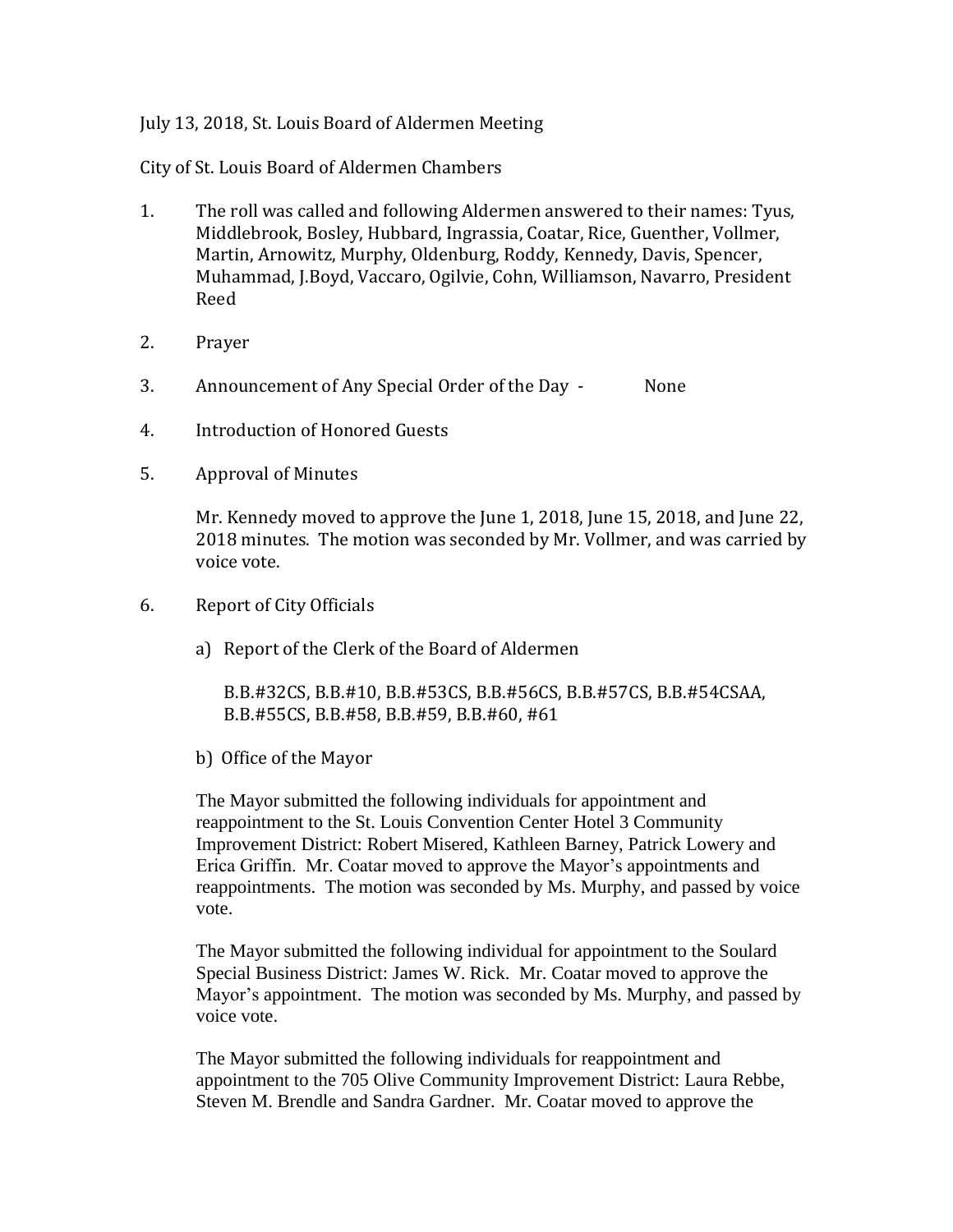Mayor's appointments and reappointments. The motion was seconded by Ms. Murphy, and passed by voice vote.

The Mayor submitted the following individual for reappointment to the Tax Increment Financing Commission: David Newburger. Mr. Coatar moved to approve the Mayor's reappointment. The motion was seconded by Ms. Murphy, and passed by voice vote.

The Mayor submitted the following individual for appointment to the Euclid South Community Improvement District: Lucas Gamlin. Mr. Coatar moved to approve the Mayor's appointment. The motion was seconded by Ms. Murphy, and passed by voice vote.

The Mayor submitted the following individuals for appointment to the DeBalivere Place Special Business District: Sherrone Beatty, Kathryn A. Ruth. Ms. Navarro moved to approve the Mayor's appointments and reappointments. The motion was seconded by Mr. Williamson and Mr. Coatar, and passed by voice vote.

The Mayor submitted the following individual for reappointment to the Senior Services Board: Karl Wilson. Mr. Arnowitz moved to send the Mayor's reappointment to the Health and Human Services Committee for consideration. The motion was seconded by Mr. Williamson, and passed by voice vote.

The Mayor submitted the following individual for appointment to the Dutchtown Community Improvement District: Michael J. Powers. Ms. Spencer moved to approve the Mayor's appointment. The motion was seconded by Mr. Guenther, and passed by voice vote.

The Mayor submitted the following individual for appointment to the Tower Grove South Concerned Citizens Special Business: Walker Hamilton. Ms. Rice moved to approve the Mayor's appointment. The motion was seconded by Mr. Guenther, and passed by voice vote.

The Mayor submitted the following individuals for reappointment and appointment to the Ballpark Village Community Improvement District in the  $7<sup>th</sup>$ Ward: Mattie Moore and Michael Whittle. Mr. Coatar moved to approve the Mayor's appointments and reappointments. The motion was seconded by Mr. Vollmer, and passed by voice vote.

The Mayor submitted the following individual for appointment to the City Hospital Powerhouse Community Improvement District: Thomas A. Bene. Mr. Coatar moved to approve the Mayor's appointment. The motion was seconded by Mr. Vollmer, and passed by voice vote.

| <b>B.B.#53CS</b> | 7/6/18 | Kennedy | 70794 |
|------------------|--------|---------|-------|
| B.B.#54CSAA      | 7/6/18 | Kennedy | 70795 |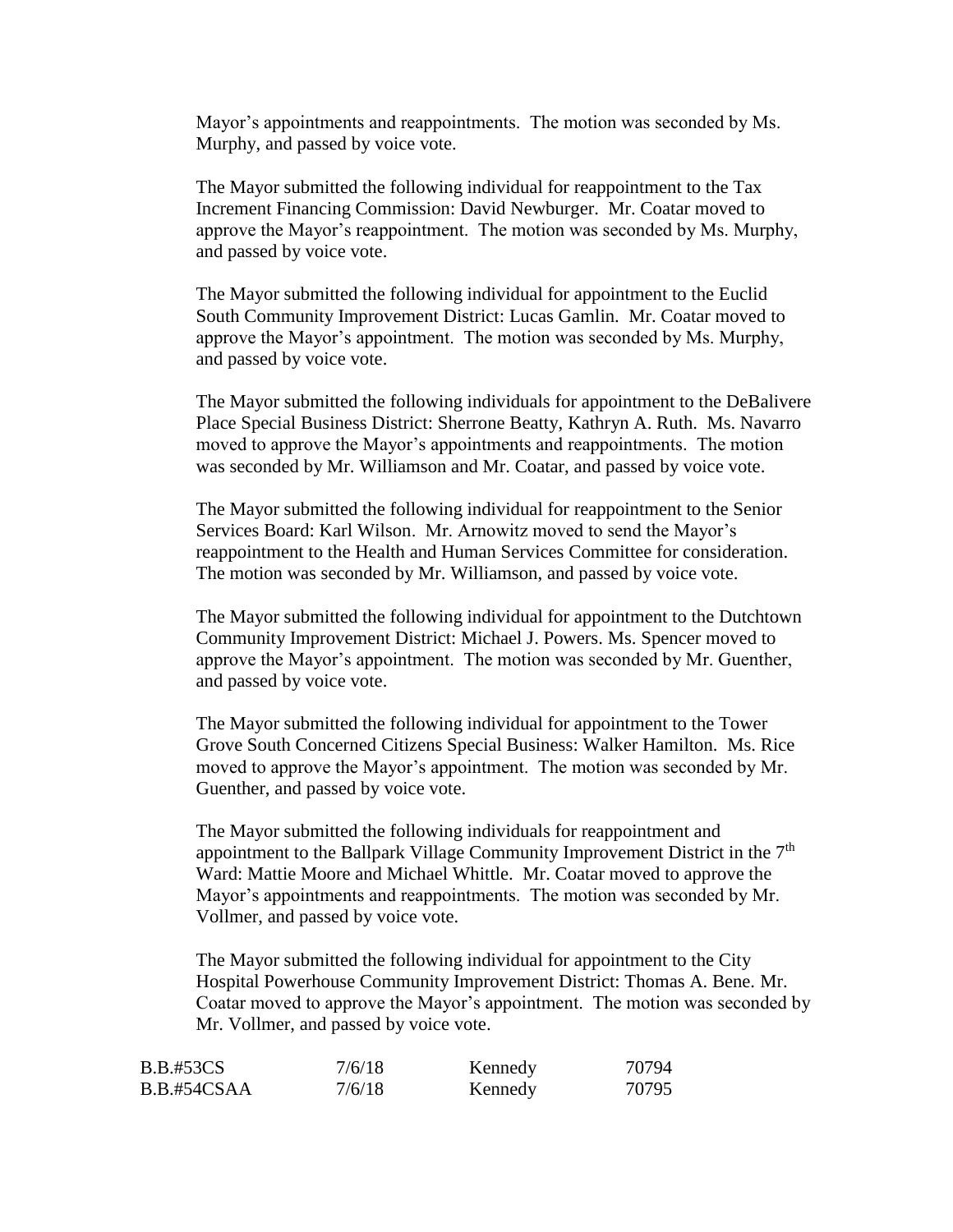| <b>B.B.#55CS</b> | 7/6/18 | Kennedy | 70796 |
|------------------|--------|---------|-------|
| <b>B.B.#56CS</b> | 7/6/18 | Kennedy | 70797 |
| <b>B.B.#57CS</b> | 7/6/18 | Kennedy | 70798 |
| <b>B.B.#58</b>   | 7/6/18 | Kennedy | 70799 |
| B.B.#59          | 7/6/18 | Kennedy | 70800 |
| B.B.#60          | 7/6/18 | Kennedy | 70801 |
| B.B.#61          | 7/6/18 | Kennedy | 70802 |
|                  |        |         |       |

## b) Office of the President

President Reed submitted the following individuals for appoint to the Economic Development Tax Board: Mr. Gary Gunter, and Ms. Tammie Holland. Mr. Kennedy moved to approve the President's appointments. The motion was seconded by Ms. Davis, and passed by voice vote.

| 7.  | Petitions and Communications<br>None                                     |      |      |
|-----|--------------------------------------------------------------------------|------|------|
| 8.  | Board Bills for Perfection, Informal Calendar                            | None |      |
| 9.  | Board Bills for Third Reading, Informal Calendar                         |      | None |
| 10. | Resolutions, Informal Calendar<br>None                                   |      |      |
| 11. | First Reading of Board Bills                                             |      |      |
|     | The following Board Bills were first read: B.B.#98 and B.B.#99           |      |      |
| 12. | Reference to Committee of Board Bills, Resolutions, Mayoral Appointments |      |      |
|     | <b>Convention and Tourism:</b>                                           |      |      |
|     | <b>Engrossment, Rules and Resolutions:</b>                               |      |      |
|     | <b>Health and Human Services:</b>                                        |      |      |
|     | Housing, Urban Development and Zoning:                                   |      |      |
|     |                                                                          |      |      |

Legislation:

Neighborhood Development:

Parks and Environmental Matters:

Personnel and Administration: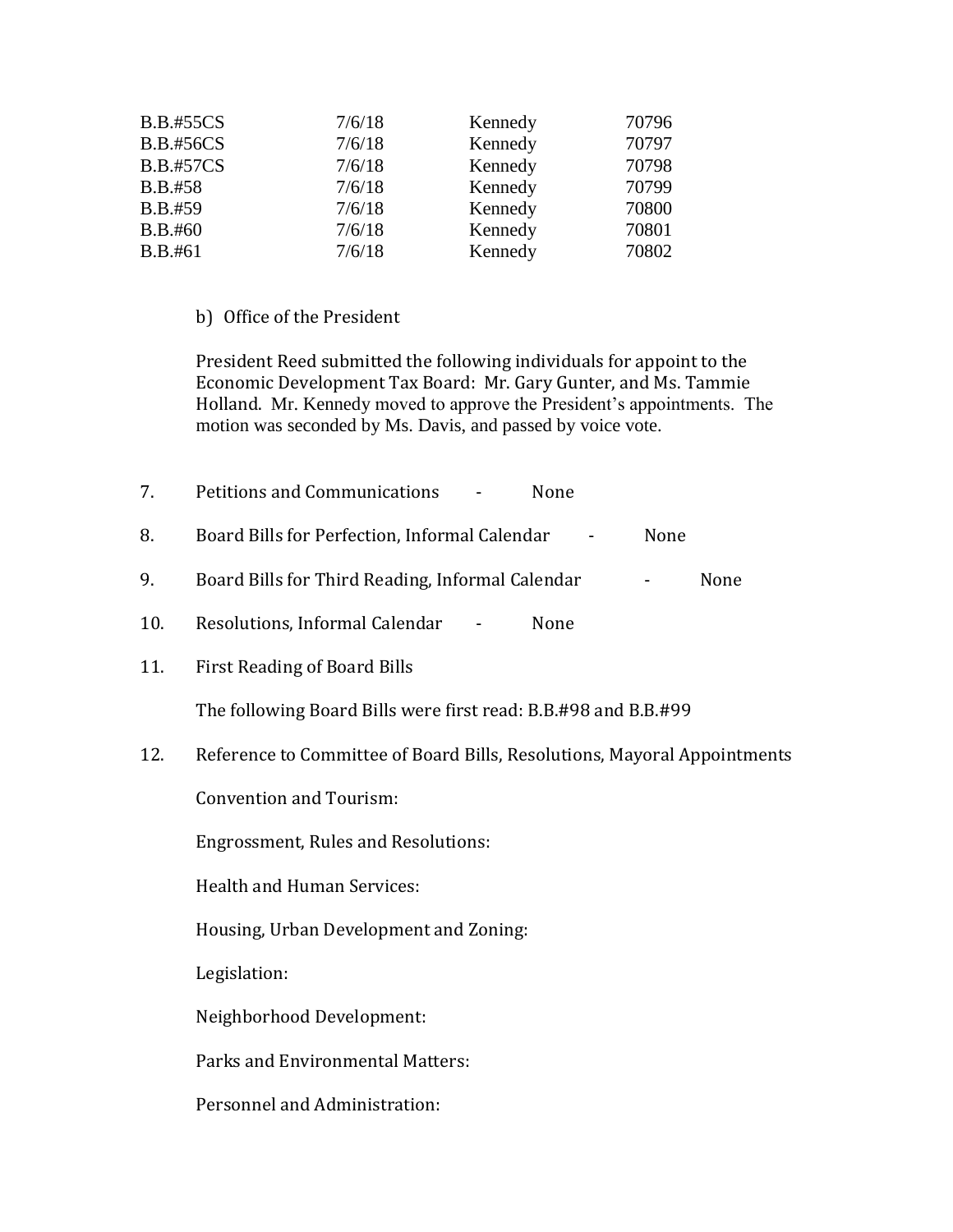Public Employees:

Public Safety:

Public Utilities:

Streets, Traffic and Refuse:

Transportation and Commerce: B.B.#98

Ways and Means: B.B.#99

- 13. Second Reading and Report of Standing Committees None
- 14. Report of Special Committees None
- 15. Perfection Consent Calendar

B.B.#67 and B.B.#90

Mr. Kennedy moved to perfect B.B.#67 and B.B.#90. The motion was seconded by Mr. Coatar, and was carried by voice vote.

Mr. Coatar moved to suspend the rules to place B.B.#67 and B.B.#90, on the Third Reading Consent Calendar. The motion was seconded by Mr. Ogilvie, and was carried by the following vote:

Ayes 24: Tyus, Middlebrook, Bosley, Hubbard, Rice, Guenther, Vollmer, Martin, Arnowitz, Murphy, Oldenburg, Roddy, Kennedy, Davis, Spencer, Muhammad, J. Boyd, Vaccaro, Ogilivie, Williamson, P. Boyd, Navarro, President Reed

Noes 0

16. Board Bills for Perfection - None

17. Third Reading Consent Calendar B.B.#87, B.B.#67, and B.B.#90

> Mr. Kennedy moved to third read and finally pass B.B.#87, B.B.#67, and B.B.#90. The motion was seconded by Mr. Vollmer. Previous roll was requested without object and the motion carried with the following vote:

Ayes 24: Tyus, Middlebrook, Bosley, Hubbard, Rice, Guenther, Vollmer, Martin, Arnowitz, Murphy, Oldenburg, Roddy, Kennedy, Davis, Spencer,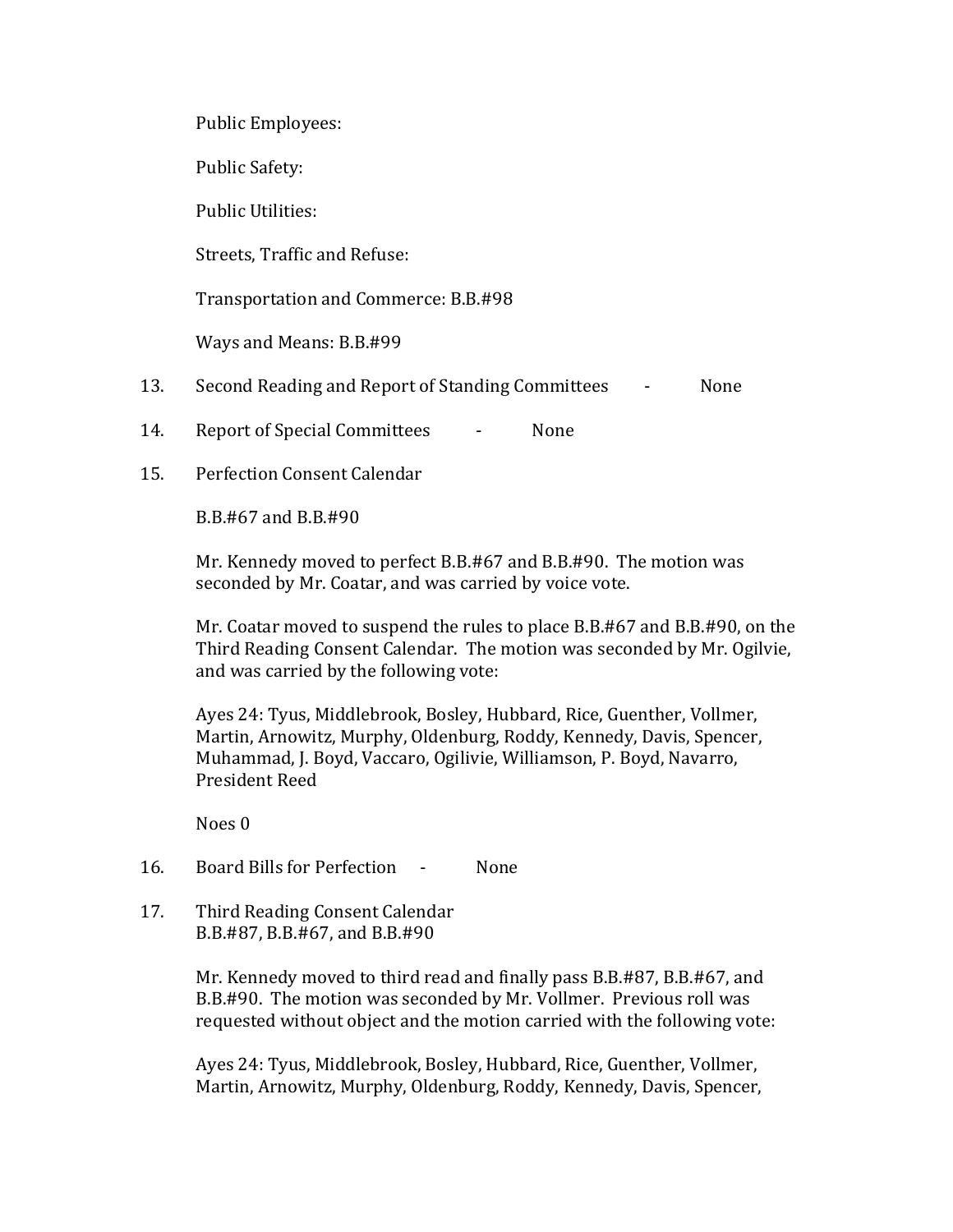Muhammad, J. Boyd, Vaccaro, Ogilivie, Williamson, P. Boyd, Navarro, President Reed

Noes 0

- 18. Third Reading / Report of Engrossment and Final Passage None
- 19. Report of Enrollment Committee

B.B.#87, B.B.#67, and B.B.#90

20. Courtesy Resolutions Consent Calendar

Mr. Kennedy moved to adopt the Courtesy Resolution Calendar: Res.# 81, Res.# 82, Res.# 84, and Res.# 85. The motion was seconded by Ms. Martin, and carried by voice vote.

21. First Reading of Resolutions - Res.#83

> Mr. Kennedy moved to adopt Res.#83. The motion was seconded by Mr. Williamson and Carried by vote.

22. Second Reading of Resolutions, Committee Reports and Adoptions

Mr. Kennedy of the Public Safety Committee submitted the following report, which was read: Board of Aldermen Committee Report July 6, 2018 To the President of the Board of Aldermen: The Public Safety Committee, to which the Mayor's submissions for appointment to the Civilian Oversight Board, reports that it has considered the same and recommends the approval of Ms. Heather Highland and Ms. Jane Abbott-Morris' appointment to the Civilian Oversight Board.

Mr. Kennedy moved to approve the Mayor's appointments to the Civilian Oversight Board. The motion was seconded by Mr. Williamson, and carried by voice vote.

- 23. Miscellaneous and Unfinished Business None
- 24. Announcements
- 25. Excused Aldermen